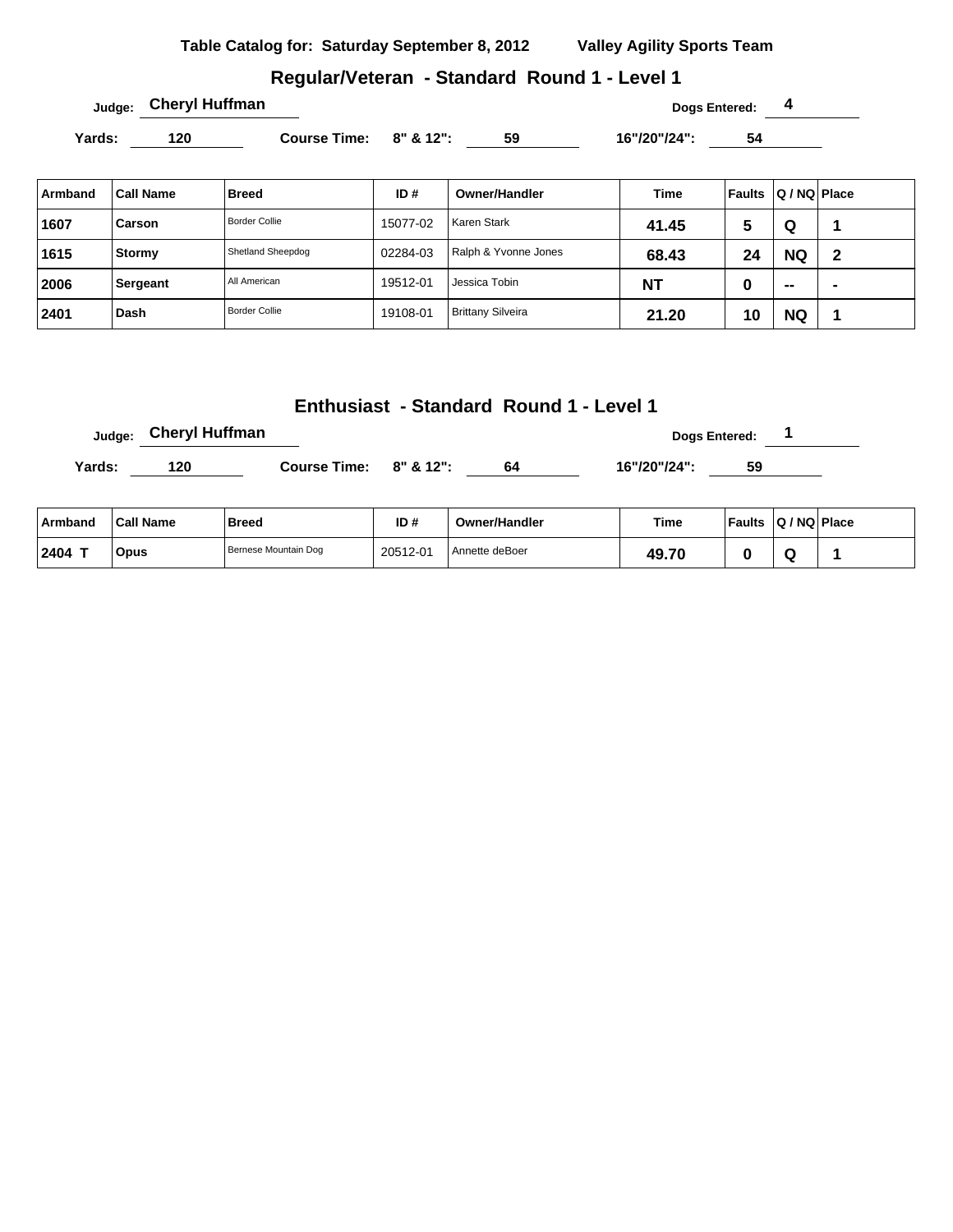## **Regular/Veteran - Standard Round 1 - Level 2**

**Judge:** Cheryl Huffman **Cheryl Huffman Dogs Entered:** 6

Yards: 145 **Course Time: 8" & 12":** 70 16"/20"/24": 65

| Armband | <b>Call Name</b> | <b>Breed</b>         | ID#      | Owner/Handler              | Time      | ∣ Faults | Q / NQ Place |              |
|---------|------------------|----------------------|----------|----------------------------|-----------|----------|--------------|--------------|
| 1612    | <b>Skye</b>      | <b>Border Collie</b> | 02137-03 | Suzanne & Michael Andersen | 55.13     | 0        | Q            | $\mathbf{2}$ |
| 1614    | Colton           | Australian Shepherd  | 18519-01 | Laura Noret                | 51.48     | 0        | Q            |              |
| 1616    | <b>Dixie</b>     | Australian Shepherd  | 10717-04 | Marci Thomas               | <b>NT</b> | 15       | $\sim$       | -            |
| 1620    | Dot              | All American         | 01641-05 | Sara & Ray Rhodes          | 55.32     | 0        | Q            | 3            |
| 2007    | <b>Chloe</b>     | <b>Border Collie</b> | 11137-03 | Rachel & Matt Mizenko      | 24.83     | 15       | <b>NQ</b>    |              |
| 2009    | Wade             | <b>Border Collie</b> | 17364-03 | Lorraine Cirinelli         | 49.20     | 25       | <b>NQ</b>    | $\mathbf{2}$ |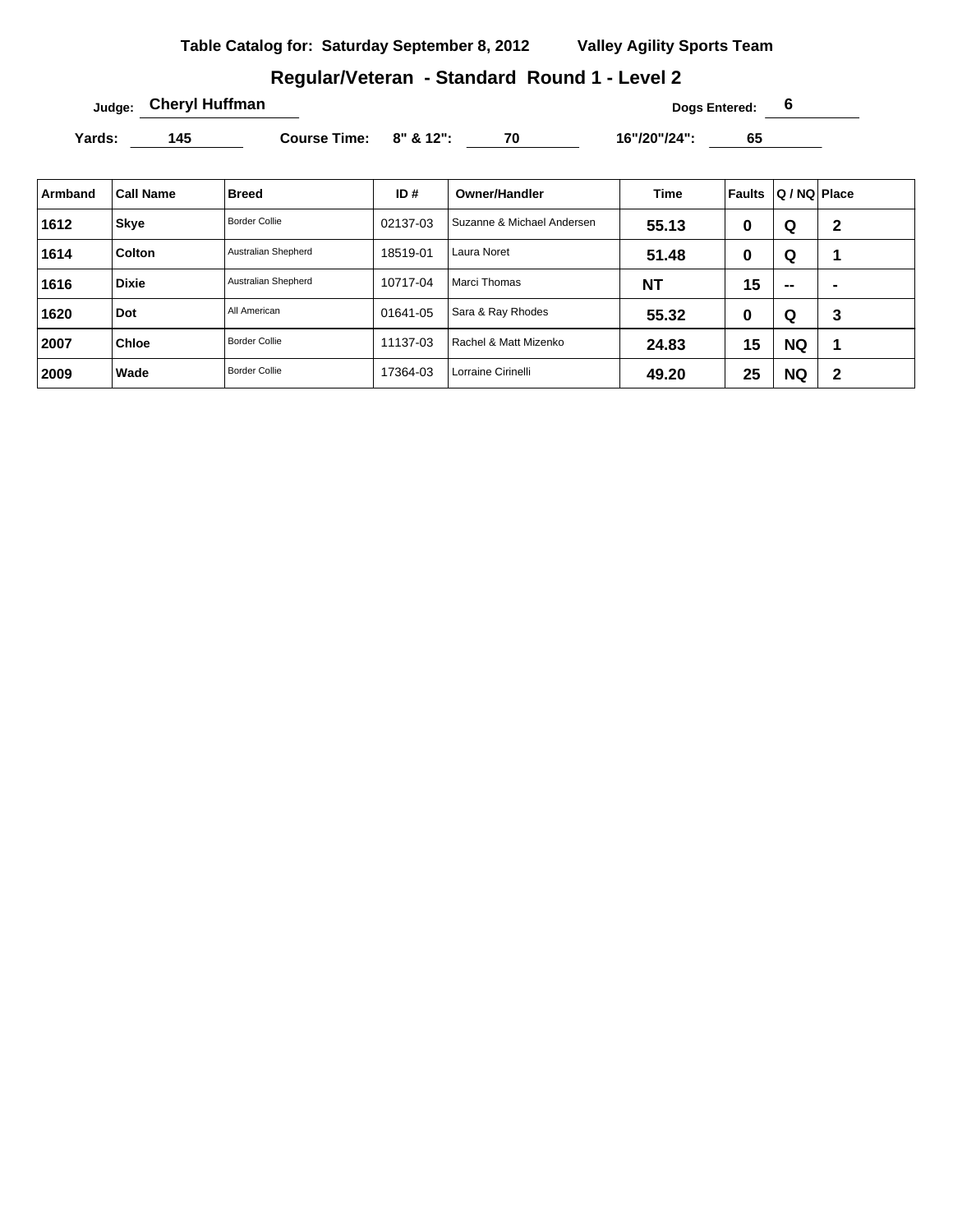## **Regular/Veteran - Standard Round 1 - Level 3**

**Judge: Cheryl Huffman Dogs Entered: 9** 

Yards: 159 **Course Time:** 8" & 12": 69 16"/20"/24": 64

| Armband | <b>Call Name</b> | <b>Breed</b>                     | ID#      | <b>Owner/Handler</b>           | <b>Time</b>   | Faults | Q / NQ   Place           |                |
|---------|------------------|----------------------------------|----------|--------------------------------|---------------|--------|--------------------------|----------------|
| 802     | Weezer           | Corgi                            | 01951-04 | Mary Van Wormer/H:Linda Maddox | 78.92         | 4      | Q                        | 1              |
| 803     | Ruby             | Welsh Corgi (Pembroke)           | 07900-02 | Nancy Rico                     | 46.67         | 30     | <b>NQ</b>                | $\mathbf{2}$   |
| 1603    | Vegas            | Golden Retriever                 | 03193-03 | Mary & Dwight Whatley          | <b>NT</b>     | 15     | --                       |                |
| 1609    | Drummer          | Shetland Sheepdog                | 16496-02 | Penny Larson                   | 59.42         | 15     | <b>NQ</b>                | $\mathbf{2}$   |
| 1617    | Dock             | Nova Scotia Duck Tolling Retriev | 10202-04 | Wendy Johansen                 | 53.55         | 0      | Q                        | 1              |
| 1624 V  | <b>Riley</b>     | All American                     | 18061-01 | Monica Salusky                 | <b>ABSENT</b> | 0      | $\overline{\phantom{a}}$ | $\blacksquare$ |
| 2008    | <b>Mimi</b>      | Australian Shepherd              | 17364-02 | Lorraine Cirinelli             | <b>NT</b>     | 0      | --                       | $\blacksquare$ |
| 2019 V  | Will             | Australian Shepherd              | 17364-01 | Lorraine Cirinelli             | 41.12         | 5      | Q                        | 1              |
| 2403    | Kubby            | All American                     | 11137-01 | Rachel & Matt Mizenko          | 51.95         | 0      | Q                        |                |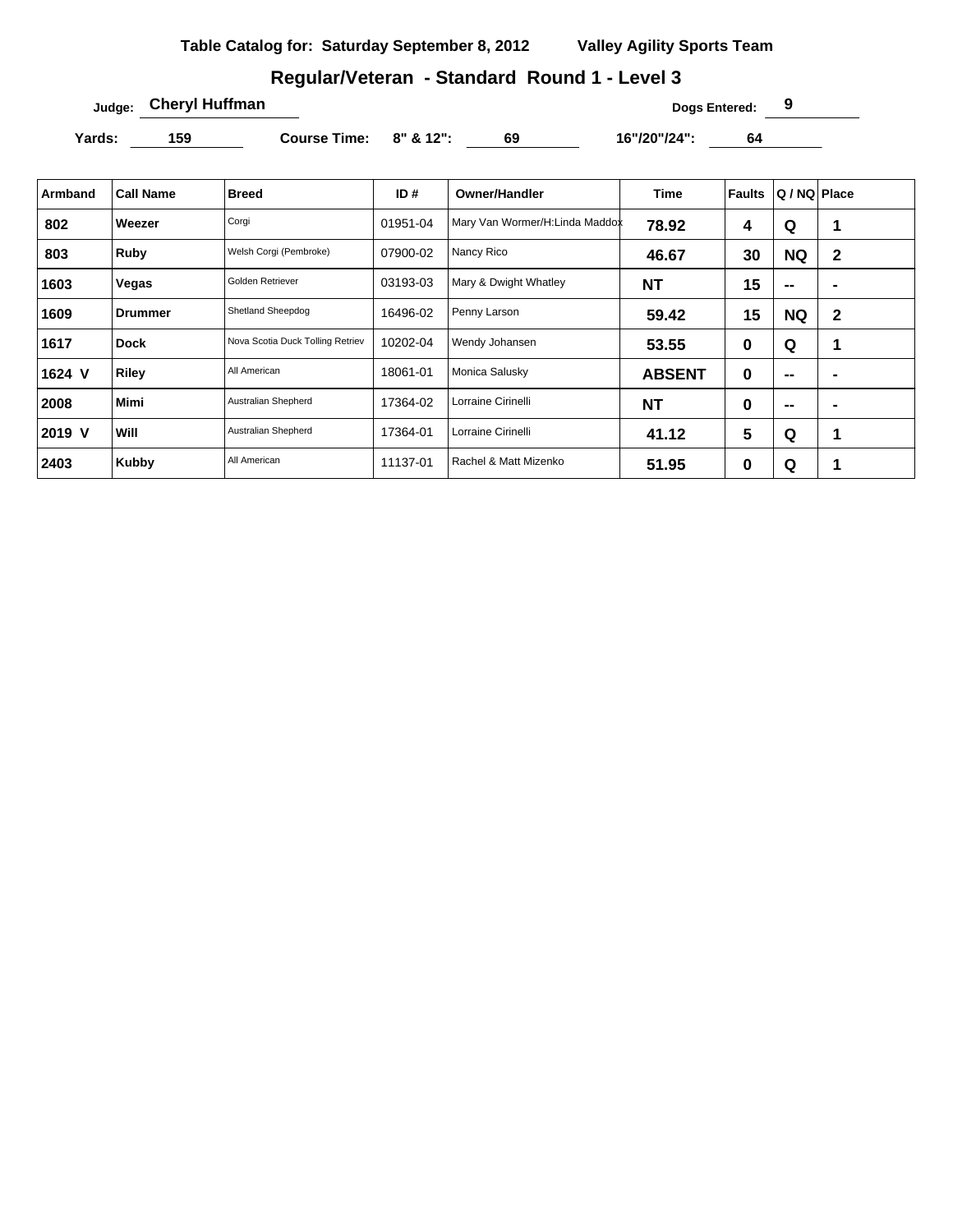|  |  | Table Catalog for: Saturday September 8, 2012 |  | <b>Valley Agility Sports Team</b> |
|--|--|-----------------------------------------------|--|-----------------------------------|
|--|--|-----------------------------------------------|--|-----------------------------------|

## **Regular/Veteran - Standard Round 1 - Level 4**

Yards: 176 **Course Time:** 8" & 12": 69 16"/20"/24": 64

| Armband | <b>Call Name</b> | <b>Breed</b>                     | ID#      | Owner/Handler        | Time          | <b>Faults</b> | Q / NQ   Place |  |
|---------|------------------|----------------------------------|----------|----------------------|---------------|---------------|----------------|--|
| 804     | <b>Maggie</b>    | Welsh Corgi (Pembroke)           | 04094-03 | Debra Kuykendall     | <b>ABSENT</b> | O             | $\sim$         |  |
| 1618    | River            | Nova Scotia Duck Tolling Retriev | 17232-02 | Caroline van der Wyk | 81.18         | 65            | <b>NQ</b>      |  |
| 2402    | Quik             | <b>Border Collie</b>             | 01922-03 | Carlene Chandler     | 36.54         | w             | Q              |  |

# **Enthusiast - Standard Round 1 - Level 4**

|        | Judge: Cheryl Huffman |                           |    |              | <b>Dogs Entered:</b> |
|--------|-----------------------|---------------------------|----|--------------|----------------------|
| Yards: | 176                   | Course Time: $8''$ & 12": | 74 | 16"/20"/24": | 69                   |

| ∣ Armband | <b>Call Name</b> | Breed     | ID#      | <b>Owner/Handler</b> | <b>Time</b>        | <b>Faults</b> | $ Q/NQ $ Place |  |
|-----------|------------------|-----------|----------|----------------------|--------------------|---------------|----------------|--|
| 805 T     | Mia<br>$\sim$    | Chihuahua | 04420-02 | Veronica Adrover     | 74<br>- 07<br>1.07 |               |                |  |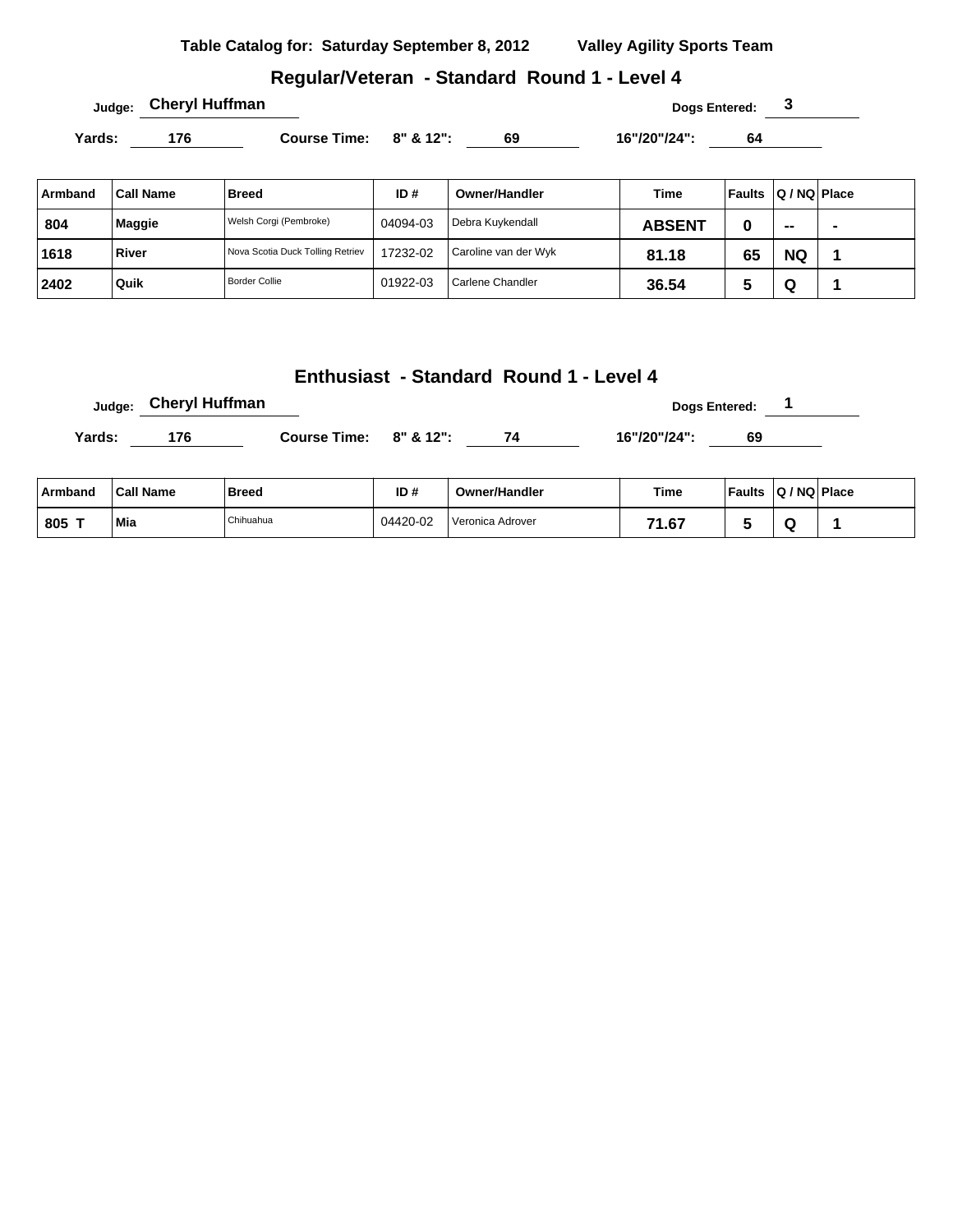### **Regular/Veteran - Standard Round 1 - Level 5**

**Dogs Entered: 7 Dogs Entered: 7 Dogs Entered: 7** 

Yards: 176 **Course Time:** 8" & 12": 69 16"/20"/24": 64

| <b>Armband</b> | <b>Call Name</b> | <b>Breed</b>            | ID#      | <b>Owner/Handler</b>          | <b>Time</b> | <b>Faults</b> | Q / NQ   Place |                |
|----------------|------------------|-------------------------|----------|-------------------------------|-------------|---------------|----------------|----------------|
| 1601           | Gemma            | <b>English Shepherd</b> | 15027-02 | Toni Duralski                 | <b>NT</b>   | 20            | $\sim$         | $\blacksquare$ |
| 1604           | <b>Montana</b>   | Shetland Sheepdog       | 07990-03 | Gladys Pedigo                 | 42.48       | 35            | <b>NQ</b>      | 3              |
| 1608           | <b>Nick</b>      | Shetland Sheepdog       | 16496-01 | Penny Larson                  | 44.38       | 0             | Q              | и              |
| 1611           | Reva             | Australian Shepherd     | 05925-04 | <b>Cherie Gessford</b>        | <b>NT</b>   | 25            | $\sim$         | -              |
| 1613           | Indy             | Poodle (Standard)       | 02319-03 | Monika Knutson                | 58.39       | 5             | <b>NQ</b>      | 2              |
| 2011 V         | Darby            | Labrador Retriever      | 03303-01 | Debbie McVay                  | 50.00       | 0             | Q              |                |
| 2015 V         | <b>Riley</b>     | All American            | 08848-01 | Denice Sawatzky/H:Ralph Jones | 44.05       | 5             | <b>NQ</b>      | 2              |

**Enthusiast - Standard Round 1 - Level 5**

|        | Judge: Cheryl Huffman |                        |    | <b>Dogs Entered:</b> | ◢  |  |
|--------|-----------------------|------------------------|----|----------------------|----|--|
| Yards: | 176                   | Course Time: 8" & 12": | 74 | 16"/20"/24":         | 69 |  |

| Armband    | <b>Call Name</b> | Breed            | ID#      | Owner/Handler    | Time  | Faults | $ Q/NQ $ Place |  |
|------------|------------------|------------------|----------|------------------|-------|--------|----------------|--|
| 1627<br>ΤН | Splotches        | ' Canaan Dog     | 05841-01 | Leslie McCulloch | 66.95 |        | ື              |  |
| 2016       | Tally            | Belgian Tervuren | 02333-02 | Nancy Smith      | 65.54 |        | ື              |  |